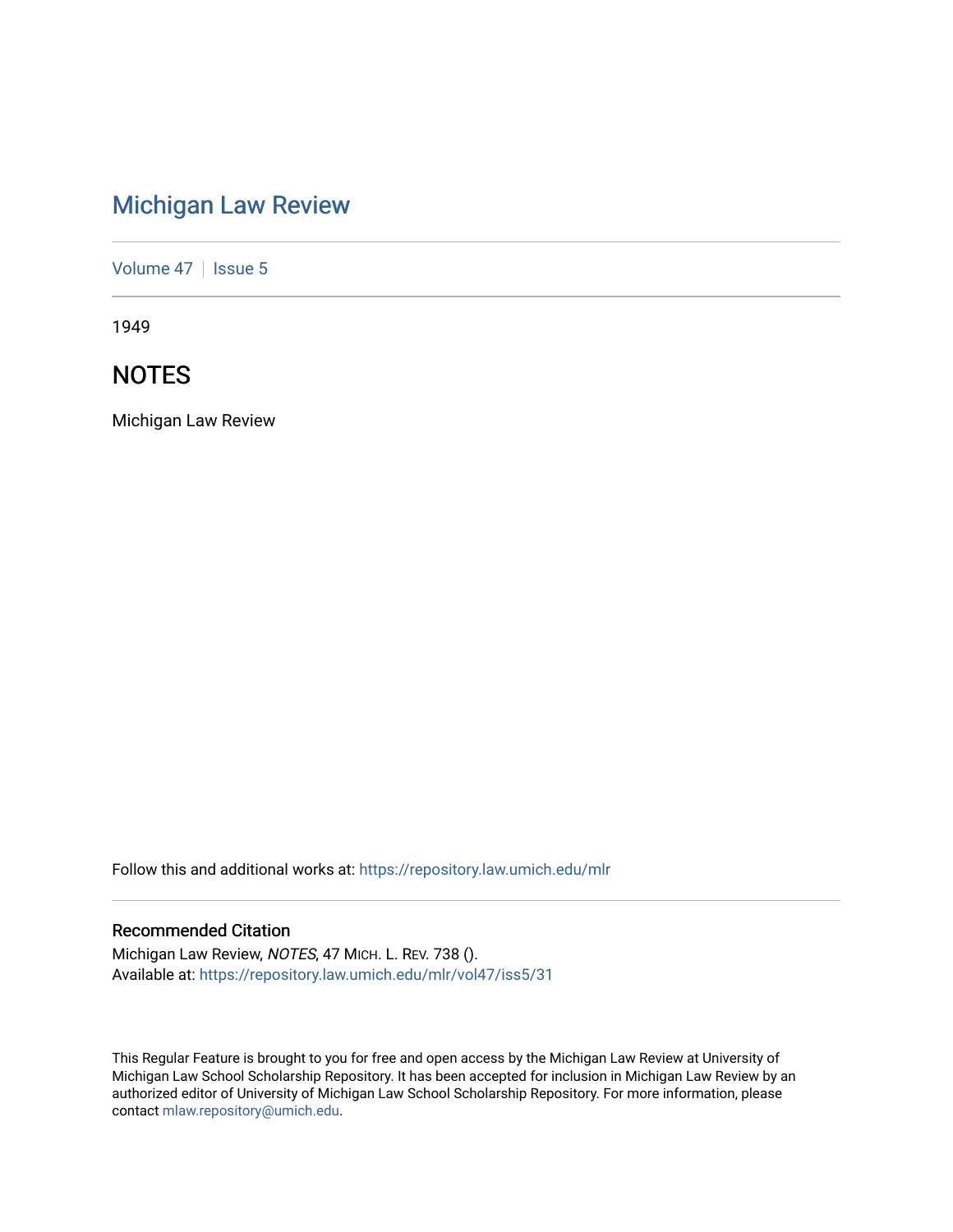# NOTES

# *AGENCY*

CAsEs ON THE LAW OF AGENCY. By *Edwin R.* Keedy-Professor of Law, Univ. of Pennsylvania, and A. *Arthur Schiller-Pro*fessor of Law, Columbia University. Indianapolis: Bobbs-Merrill. 1948. Pp. 660. \$6.50.

#### *BANKRUPTCY*

THE LAw OF BANKRUPTCY. By *Charles* E. Nadler-Professor of Law, Mercer University. Chicago: Callaghan. 1949. Pp. 1079. \$20.- A practical guide for the average practitioner by a former practicing lawyer who spent many years specializing in bankruptcy work. ·

#### *CHARITIES*

See *Taxation.* 

#### *FARM* LAW

EVERYDAY FARM LAws. By R.L. *Adams-*Professor, Univ. of California, and W. W. Bedford-member Berkeley, California, Bar. Danville, Ill.: Interstate Publishers. 1949. Pp. 272. ,\$2.75.-Problems which confront the farmer in his every day dealings discussed in language the layman can understand.

#### *FREEDOM* OF *INFORMATION*

FREBDOM OF INFORMATION. By *Herbert*  Brucker-editor, *Hartford Courant.* New York: Macmillan. 1949. Pp. 307. \$4.-A vigorous defense of the historic concept of free press, coupled with a recognition that economic changes have altered the foundations on which the concept was built. The author makes inquiry into the broader problem of freedom of information.

#### *GUARDIAN AND WARD*

GUARDIANSHIP LAW. Legal Almanac Series No. 6. By *Richard* V. Mackay-member of New York Bar. New York: Oceana Publications. 1948. Pp. 67. \$1.-A concise treatment of the legal relationship between guardian and ward.

### *INTERNATIONALLAWANDAFFAIRS*

THE EXPORT TRADE. A Manual of Law and Practice. By *Clive* M. *Schmittoff-Gray's*  Inn, Barrister-at-Law. London: Stevens. 1948. Pp. xxxii, 393.-A concise account of the law and practice of the export trade, stressing the promotion of exports by private trading.

### *JURISPRUDENCE*

THE JUDICIAL FUNCTION AND INDUSTRIAL AND INTERNATIONAL DISPUTES. By *Robert*  N. Wilkin-United States District Judge. Charlottesville, Va.: Michie Company. 1948. Pp. viii, 90. A study of the nature and evolution of the judicial function, its accomplishments, and the conditions under which it best operates.

JusTICE AS FOUNDATION OF SOCIETY AND CHALLENGE OF CIVILIZATION. By *Ruby R. Vale.* San Francisco,.Calif.: C. W. Taylor, Jr., 1948. Pp. xxxii, 1285. Volume 4 of "Some Legal Foundations of Society," picturing understanding of upiversal justice to human wants and aspirations as the foundation, challenge and creator of civilization.

LAW AND SOCIETY IN EVOLUTION. By *Sidney Post* Simpson-Professor of Law, New York University, and *Julius* Stone-Challis Professor of Jurisprudence and International Law, University of Sydney, Australia, with collaboration of M. Magdalena Schoch-attorney, United States Department of Justice. St. Paul: West Publishing Co. 1948. \$7.- First of three books to be published by Simpson and Stone entitled "Cases and Readings on Law and Society." Includes discussion of jurisprudence and sources of law.

#### LEGAL *HUMOR*

MY CouRT CASEBOOK. By *Maurice Wig*gin-newspaper features editor. London: Sylvan Press. 1948. Pp. 224. 10/6.-Life as viewed from the reporter's bench in a London Magistrate's Court-a delicate treatment of the comedy and drama, humor and poignancy that parades before the judge.

T<sub>HIS</sub> Is the Law. By Jenifer Wayne-B.B.C. feature writer and producer. London: Sylvan Press. 1948. Pp. 326. 10/6.- Stories of wrongdoers by fault or folly.

#### LEGAL *RESEARCH*

GUIDE TO SUCCESSFUL LEGAL RESEARCH. New York: Prentice-Hall. 1949. Pp. 64. Paper. Free.

#### POLITICAL *SCIENCE*

RESEARCH IN POLITICAL SCIENCE. The Work of the Panels of the Research Committee, American Political Science Association. Edited by *Ernest* S. Griffith-Director, Legislative Reference Service, Library of Congress.